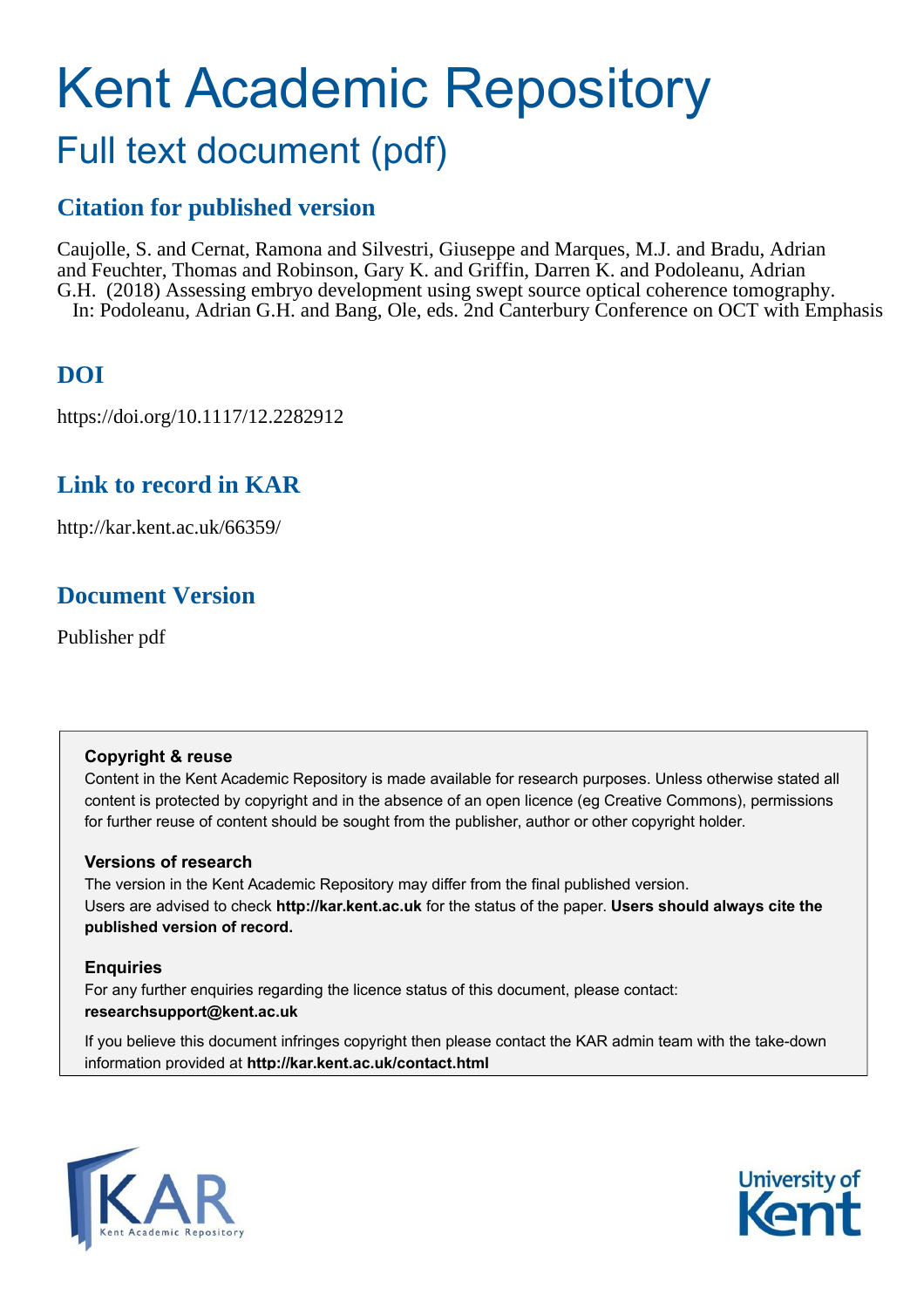# PROCEEDINGS OF SPIE

SPIEDigitalLibrary.org/conference-proceedings-of-spie

# Assessing embryo development using swept source optical coherence tomography

S. Caujolle, R. Cernat, G. Silvestri, M. J. Marques, A. Bradu, et al.

> S. Caujolle, R. Cernat, G. Silvestri, M. J. Marques, A. Bradu, T. Feuchter, G. Robinson, D. Griffin, A. Podoleanu , "Assessing embryo development using swept source optical coherence tomography," Proc. SPIE 10591, 2nd Canterbury Conference on OCT with Emphasis on Broadband Optical Sources, 1059108 (5 March 2018); doi: 10.1117/12.2282912



Event: Second Canterbury Conference on Optical Coherence Tomography, 2017, Canterbury, United Kingdom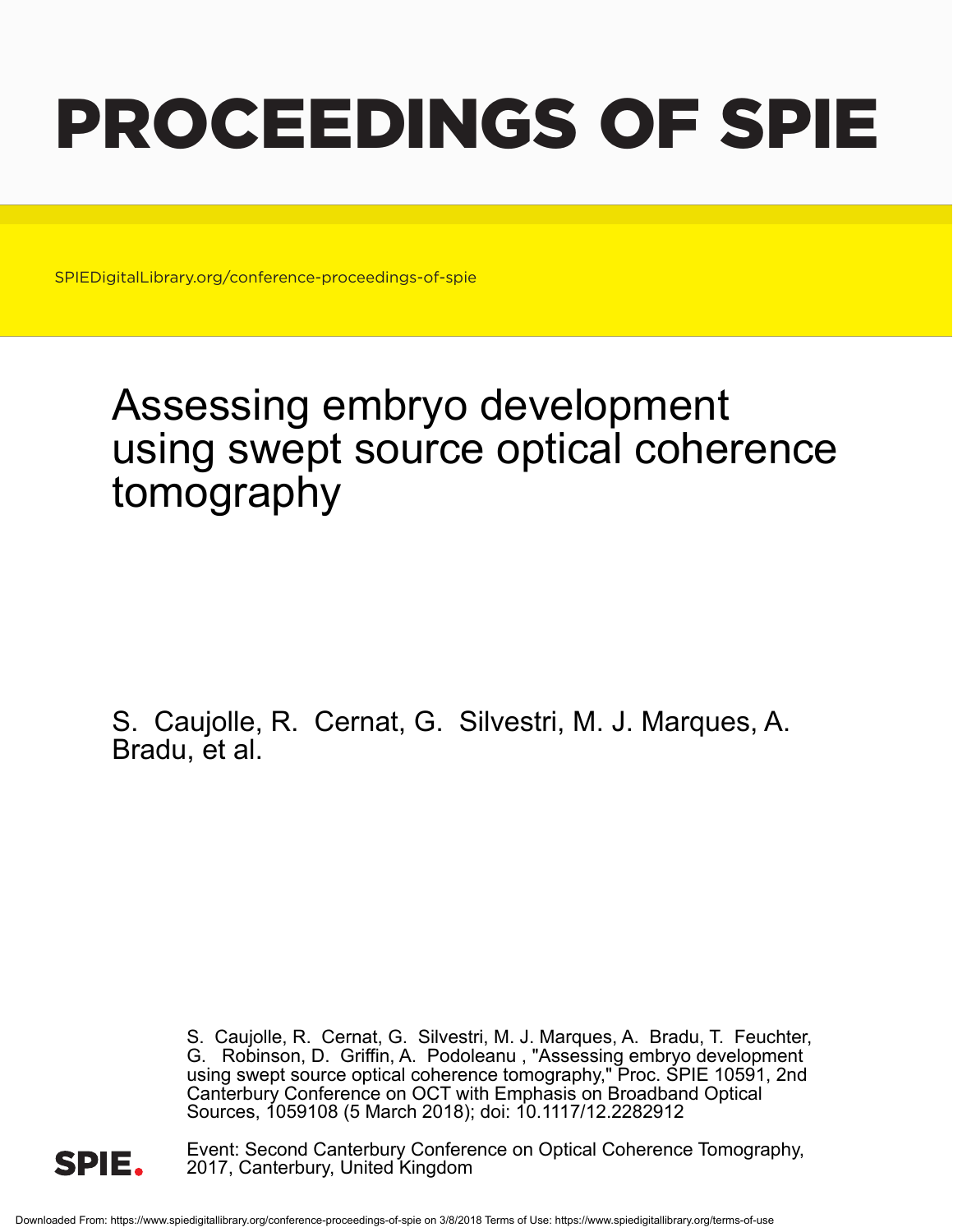Assessing Embryo Development using

Swept Source Optical Coherence Tomography

S. Caujolle<sup>\*,1,2</sup>, R. Cernat<sup>2</sup>, G. Silvestri<sup>3</sup>, M. J. Marques<sup>2</sup>, A. Bradu<sup>2</sup>, T. Feuchter<sup>1</sup>, G. Robinson<sup>3</sup>, D. Griffin<sup>3</sup>, A. Podoleanu<sup>2</sup>

<sup>1</sup>NKT Photonics A/S, Blokken 84, 3460 Birkerød, Zealand, Denmark

<sup>2</sup>University of Kent, School of Physical Sciences, Applied Optics Group, CT2 7NZ Canterbury,

United Kingdom

<sup>3</sup>University of Kent, School of Biosciences, CT2 7AF Canterbury, United Kingdom

#### \*smcc4@kent.ac.uk

### **ABSTRACT**

A detailed assessment of embryo development would assist biologists with selecting the most suitable embryos for transfer leading to higher pregnancy rates. Currently, only low resolution microscopy is employed to perform this assessment. Although this method delivers some information on the embryo surface morphology, no specific details are shown related to its inner structure. Using a Master-Slave Swept-Source Optical Coherence Tomography (SS-OCT), images of bovine embryos from day 7 after fertilization were collected from different depths. The dynamic changes inside the embryos were examined, in detail and in real-time from several depths. To prove our ability to characterize the morphology, a single embryo was imaged over 26 hours. The embryo was deprived of its life support environment, leading to its death. Over this period, clear morphological changes were observed.

**Keywords:** Optical Coherence Tomography, Embryology, Biology, medical and biological imaging

### **1. INTRODUCTION**

Quality evaluation of an embryo based on the assessment of its morphological structure is standard practice in human embryology [1,5]. Refinement of methods to inspect the morphological structure of embryos, applied to assisted reproduction in cows has led to higher pregnancy rates [2]. While visualization is easily applied to human embryos, bovine embryos appear more opaque making the access to morphological data more difficult [3,]. At present, structural embryo screening in the dairy cow is performed by using a stereomicroscope with a magnification up to x100 [4]. This method is simple and non-invasive and has already improved the success rate of assisted fertilization techniques; however, it is not able to measure the vitality of the embryo or even to detect genetically abnormal embryos [3]. To overcome these limitations, time-lapse systems [6,7] have been considered; however, they suffer from poor depth of field, long acquisition time and low portability.

Optical Coherence Tomography (OCT) is an optical imaging method developed in the 1990s that creates a depth resolved image of a sample. It has been mainly used in ophthalmology but has seen applications in a number of other areas [8-9]. OCT can non-invasively produce depth profiles as well as 2D maps and 3D volumes of the internal structures of tissue. Micron-sized axial and lateral resolutions are achievable.

Moreover, OCT has been used to study several aspects of embryo development, such as those connected to the heart or the vasculature system [10,11]. OCT can provide 3D images of the full embryo non-invasively. Furthermore, by using low power light, the risk to damage the sample during the observation is reduced.

Using OCT, summed Voxel Projection (SVP) can be implemented to simulate what a simple camera would do for embryo monitoring. Embryo development over long periods of time using SVP is shown in Fig. 1. General observation can be performed and overall modifications of the structure over long periods of time can be detected. Nonetheless, using a global imaging technique, changes in the inner structure of the embryo might not necessarily be observed and details of the development could be completely missed. Fig. 2 presents three SVP image taken at 1-hour intervals. Barely any morphological modifications are noticeable and it is therefore difficult to ascertain whether the embryo is still alive or dead.

> 2nd Canterbury Conference on OCT with Emphasis on Broadband Optical Sources, edited by Adrian Podoleanu, Ole Bang, Proc. of SPIE Vol. 10591, 1059108 © 2018 SPIE : CCC code: 1605-7422/18/\$18 : doi: 10.1117/12.2282912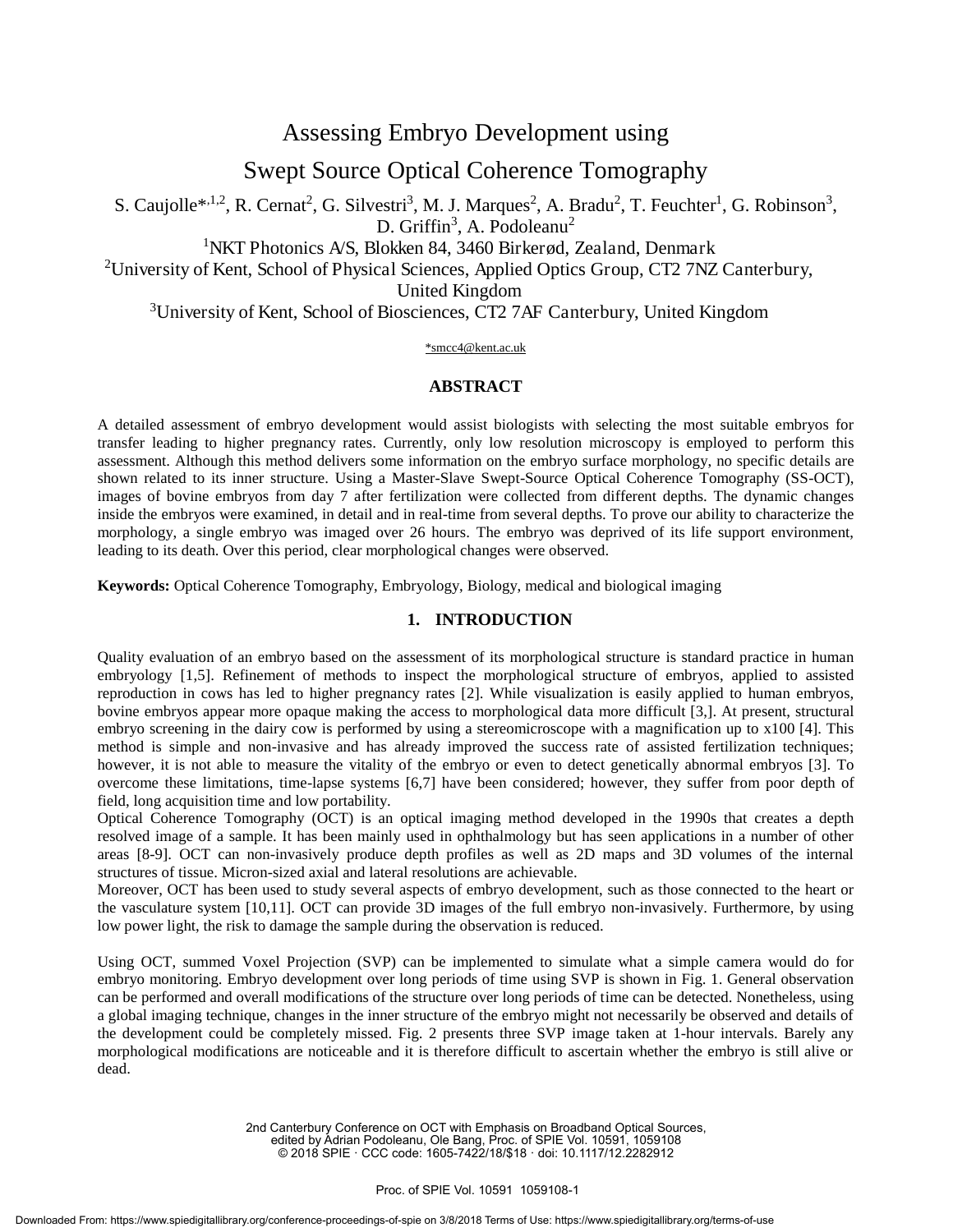A better imaging modality is needed to enable us to look inside the embryo at different depths. In this way, more information on the embryo vitality can be gathered. This is what justifies this work in terms of better resolution and more view angles.

In this paper, C-scan images delivered by a Master Slave swept source (SS)-OCT system are produced to monitor the behavior of a single bovine embryo in an unsuitable environment over short and long periods of time.

.



**Fig. 2** Limitation of used SVP images (14,15 and 16 hrs)

### **2. METHOD**

Bovine oocytes from an abattoir were matured in vitro and then fertilized with frozen/thawed sperm. The resulting embryos were cultured in Synthetic Ovarian Fluid (SOF) for 7 days after the IVF [12].

The OCT system (schematically represented in Fig. 3) employs a swept source centred at 1310 nm with a tuning range of 106 nm. The interferometer is composed by a 2 x2 fiber coupler (C1). After it, the light is split 80% towards the reference arm and 20% towards the sample arm. Light arriving at the sample arm, after collimation, is directed to a pair of galvanometer scanners which scan the sample in the lateral plan  $(x,y)$ . Beams from both arms are combined in a coupler C2 50:50 and guided to a balanced photo-detector (Thorlabs Model PDB460C, DC 200 MHz). The digitized signal (digitizer AlazarTech ATS9350 - 500 MS/s) is processed with the complex Master-Slave interferometry (cMSI) protocol [13-15]. In air, the axial resolution is approximately 15  $\mu$ m and the lateral resolution 4.2  $\mu$ m.

The Master-slave interferometry (MSI) method consists of two steps: the master and the slave ones. Firstly, the system needs to be calibrated - this corresponds to the master step. After placing a mirror at the sample position, several (at least two) channelled spectra (CS) (called "masks") are acquired at different optical path differences (OPDs). These masks are then used to generate a complex function which takes into account the sampling non-linearities and the unbalanced dispersion from the interferometer. Once this function is known, it is possible to generate an arbitrary number of CS for any depth. Due to being complex-valued and in order to distinguish them from the CS employed to generate the complex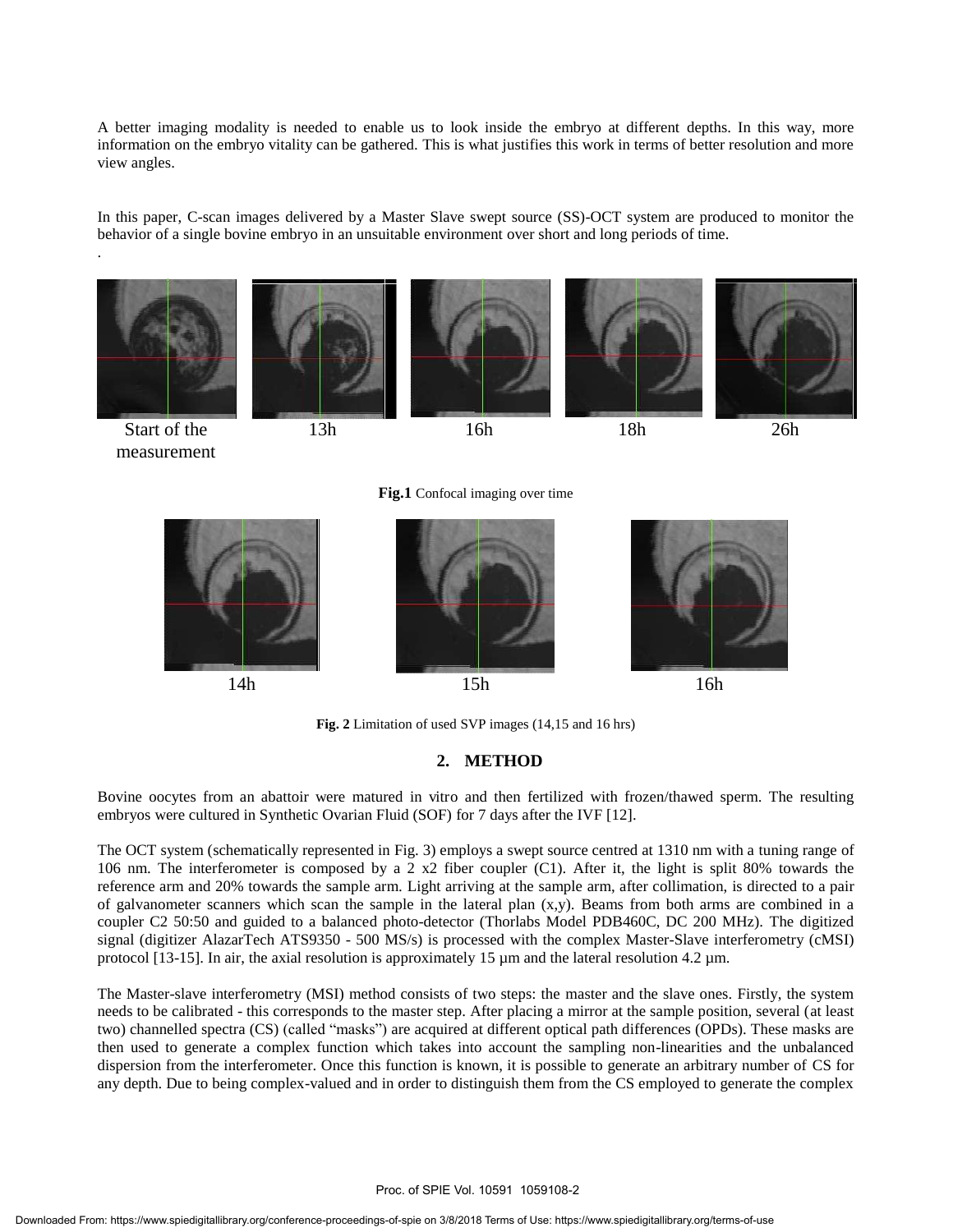function, these generated CS are labelled complex masks. After this step is completed, the mirror can be removed and replaced by the sample, thus starting the slave step. In order to correctly reconstruct the depth profile from the sample, each CS acquired is compared to the set of complex masks, where the degree of similarity between them represents the reflectivity of a scattering centre in the sample at an OPD equal to that of the complex mask. In this specific application, the axial range is defined by the depth value of the first and of the last complex masks in the generated set.

This method allows to display simultaneously three types of images in real time (Fig. 4): B-scan images, C-scan views and summed voxel projection (SVP). B-scans are the depth embryo profiles (z direction) whereas C-scan and SVP are top view (en-face). The volumes produced are of 200 x 200 lateral pixels over 300 depths (number of OPD values used to calculate the same number of complex masks). The axial range is adjusted to cover the full blastocyst.

To follow the behavior of the embryo, a bovine embryo day 7 after fertilization was monitored over 18 hours.

The sample was placed on a translation stage (TS). Using the TS, the position of the blastocyst selected was adjusted laterally and vertically while monitoring the SVP image. Afterwards, the length of the reference arm is modified to bring the C-scan image visualized into focus. Then the TS is kept at the same position and a similar protocol presented in our previous work [16] is followed during all the experiment. Ten sets of data were acquired every minute followed by 20 minute breaks (when no data was acquired). In Figure 4, the whole depth of the embryo ( $225 \mu m$ ) is represented by 9 Cscan images (230  $\mu$ m x 230  $\mu$ m) separated in depth by 25  $\mu$ m (measured in air) while on the B-scan image, the depth range is 1 mm (measured in air). In the B-scan views, orange arrows delineate the embryo shape and blue arrows the glass plate.

In the rest of this communication, only en-face images will be presented to show the morphologic embryo evolution.



**Fig. 3** Experimental set-up of the 1300 nm SS-OCT system. SS: Swept source, C1, C2: optical couplerx, TS: translation stage, L1, L2: lenses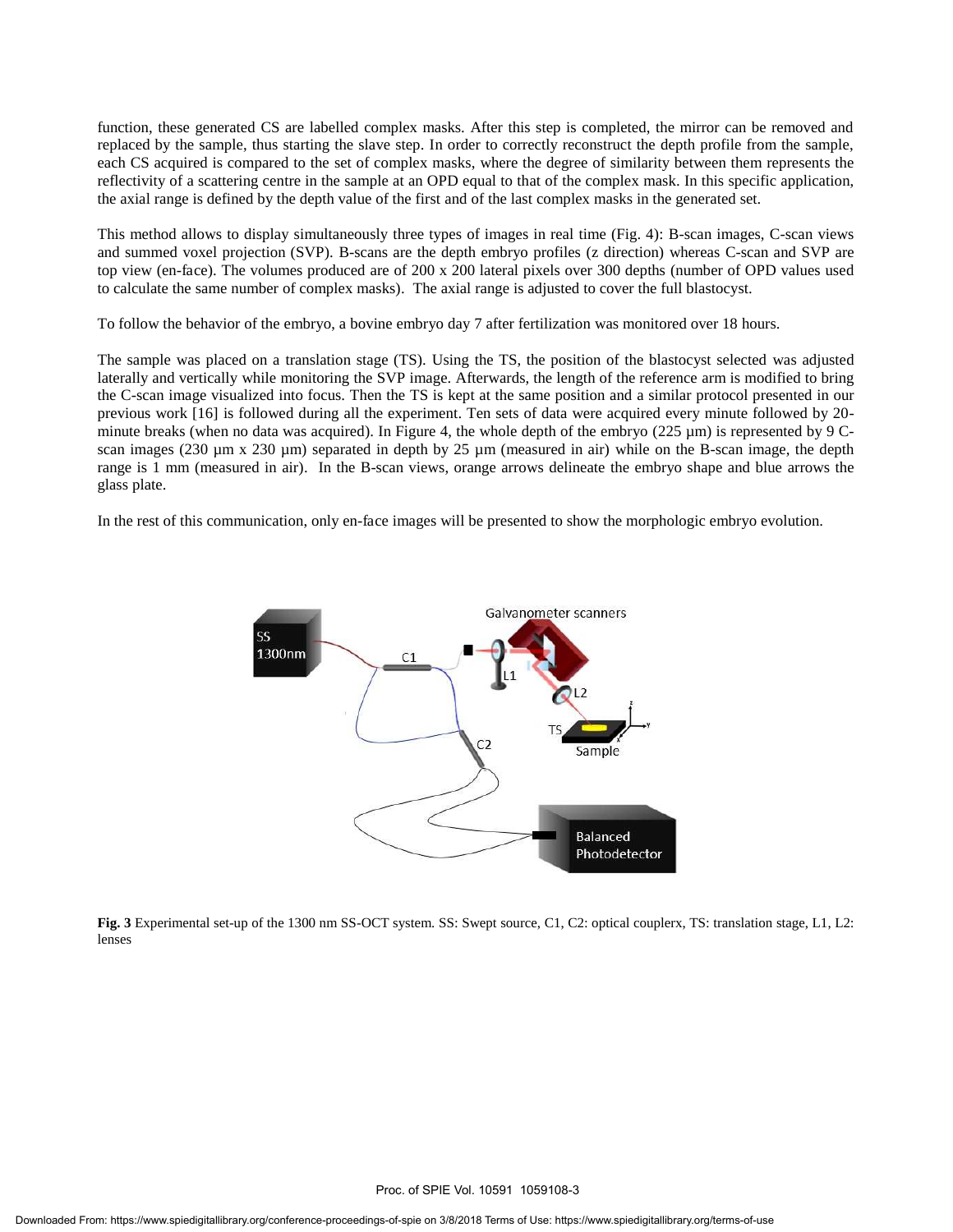

**Fig. 4** Screen-shot of real-time display, 3 different image views are simultaneously rendered: B-scan images, C-scan views and SVP image. (a) B-scan image along the red line (y,z), (b) (i-ix) 9 C-scan views, (c) SVP and (d) B-scan image along the green line (x,z).

### **3. RESULTS**

300 C-scan images were used to create a 3D model of the blastocyst (Fig. 5). Two clear structural entities can be distinguished: the trophectoderm which is the ring of outer cells from the embryo and the inner cell mass. From the 3D reconstruction, the two structures can be distinguished and separated giving access to the cell distribution, size and compactness of the embryo [17]. These parameters can be correlated with implementation rates [17-22].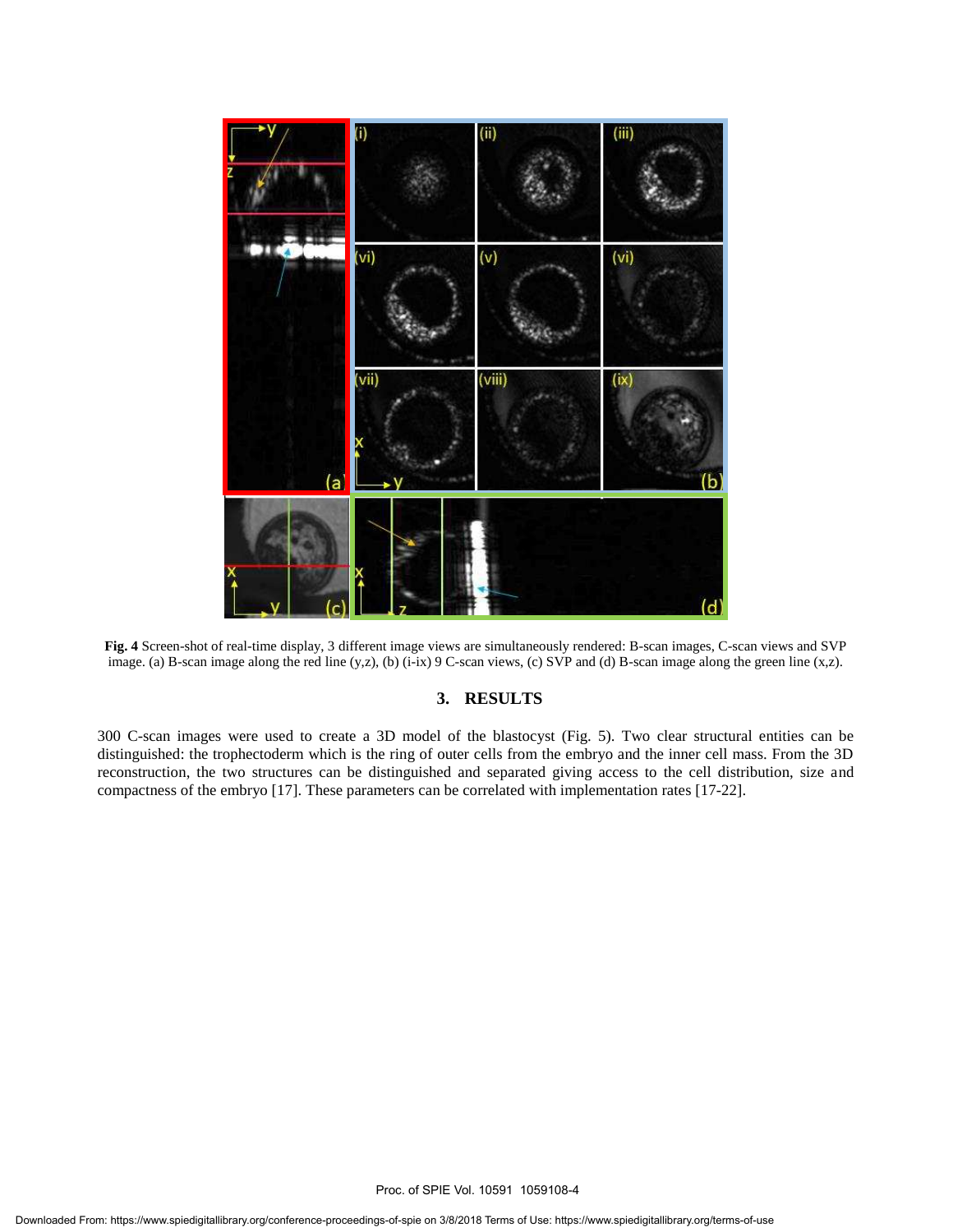

**Fig. 5** 3D volume of a embryo post 7 days after in vitro fertilization. (a) C-scan image at a depth of 225µm (central part of the embryo on the axial direction) and (b) one of the 200 B-scan views (around the center of the embryo along the lateral direction )

Figure 6 is a selection of images from the 18 hours monitored experiment. To describe the morphological changes in the embryo over time, at a specific depth, more exactly at the center of the embryo, a C-scan was monitored during 18 hours. Over the first 12 hours, the structure of the embryos remained the same and this can be qualified as normal. By the  $13<sup>th</sup>$ hour, the blastocyst shrunk on itself. An outer ring was still visible showing that the blastocyst's zona pellucida kept its shape and position. The process is not instantaneous and lasted for 3 hours (up to and during the  $16<sup>th</sup>$  hour). This shows that a 7-days post fertilization embryo can still be considered alive and in normal shape after 12 hours outside of the incubator. However, after 16 hours, the embryo has never re-expanded and its shape is similar to that of an embryo at the end of its life.

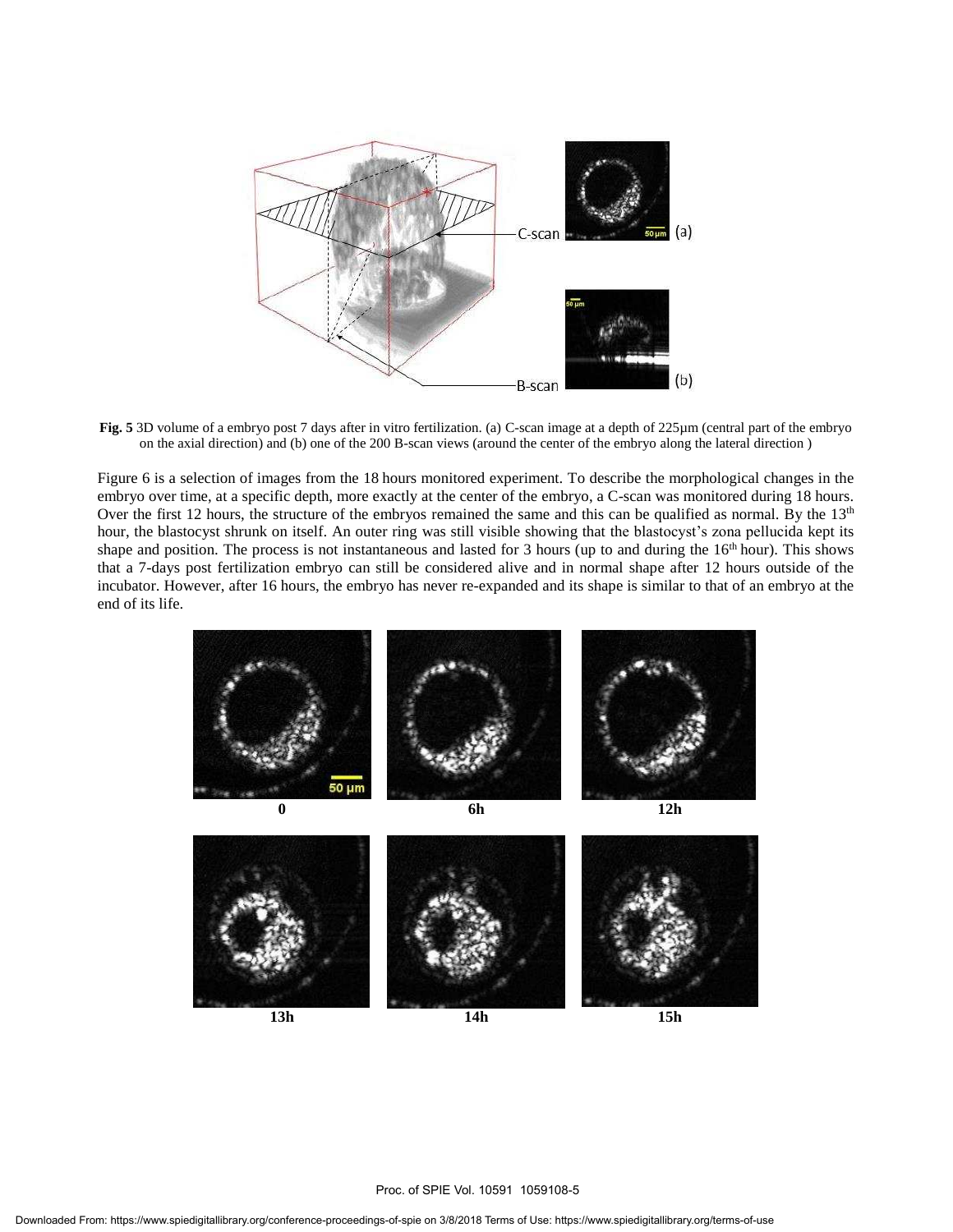

**Fig. 6** structural images (en-face images) over time at 150 µm depth measured in air from the top embryo surface

### **4. CONCLUSION**

In this study, morphological embryo images have been obtained using a SS-OCT system. At each depth, targeted monitoring can be performed in real time using Master/Slave interferometry. A blastocyst has been monitored over 18 hours for full characterisation of transition to death. Over the first 12 hours, the 7-day post fertilization embryo expanded and afterwards it began to collapse. Observations such as the disappearance of the cavity inside the embryo between the 15<sup>th</sup> and 16<sup>th</sup> hour which were not possible with other modalities can be done using the C-scan views. Furthermore, OCT can be used to identify the different structures in the bovine blastocyst and give access non-invasively to the measurement of some parameters such as volume of the blastocyst's inner cell mass or the shape of the inner cavity which can be used to obtain higher pregnancy rates. Further studies should include motion detection software based on phase or amplitude to detect even more minute changes over time.

### **5. Acknowledgment**

S. Caujolle, A.Podoleanu and T. Feuchter acknowledge the UBAPHODESA Marie Curie European Industrial Doctorate 607627. M. J. Marques and A. Podoleanu acknowledge the ERC Proof-of-Concept 'AMEFOCT' 680879. R. Cernat and A. Podoleanu are supported by the NIHR Biomedical Research Centre (BRC) at Moorfields Eye Hospital NHS Foundation Trust, UCL Institute of Ophthalmology. G. Silvestri acknowledges the University of Kent for his PhD support. M. J. Marques and A. Bradu acknowledge the EPSRC 'REBOT' EPN0192291 project. A. Podoleanu is also supported by the Royal Society Wolfson Research Merit Award and the ERC Proof-of-Concept 'AdaSmartRes' 754695 . D.K. Griffin acknowledges the Innovate UK grant 10189.

### **REFERENCES**

- 1. I. Boiso, A.Veiga and R.G.Edwards, "Fundamentals of human embryonic growth in vitro and the selection of highquality embryos for transfer," Reprod. Biomed. online, **5**(3), 328-350 (2002).
- 2. G.M. Lindner and R.W. Wright. "Bovine embryo morphology and evaluation," Theriogenology, **20**(4), 407-416 (1983).
- 3. A.Van Soom, B. Mateusen, J. Leroy, A. De Kruif, "Assessment of mammalian embryo quality: what can we learn from embryo morphology?" Reprod. Biomed. online, **7**(6), 664-670, (2003).
- 4. G.A. Bo and R. J. Mapletoft. "Evaluation and classification of bovine embryos" Anim. Reprod, **10**(3) 344-348, (2013).
- 5. M. Alikani, J. Cohen, G. Tomkin, G.J. Garrisi, C. Mack and R.T. Scott "Human embryo fragmentation in vitro and its implications for pregnancy and implantation," Fertil. Steril., **71**(5), 836-842, (1999).
- 6. T. Somfai, Y. Inaba, Y.Aikawa, M.Ohtake, S. Kobayashi, K. Konishi and K. Imai, "Relationship between the length of cell cycles, cleavage pattern and developmental competence in bovine embryos generated by in vitro fertilization or parthenogenesis," J. Reprod. Develop., **56**(2), 200-207, (2010).